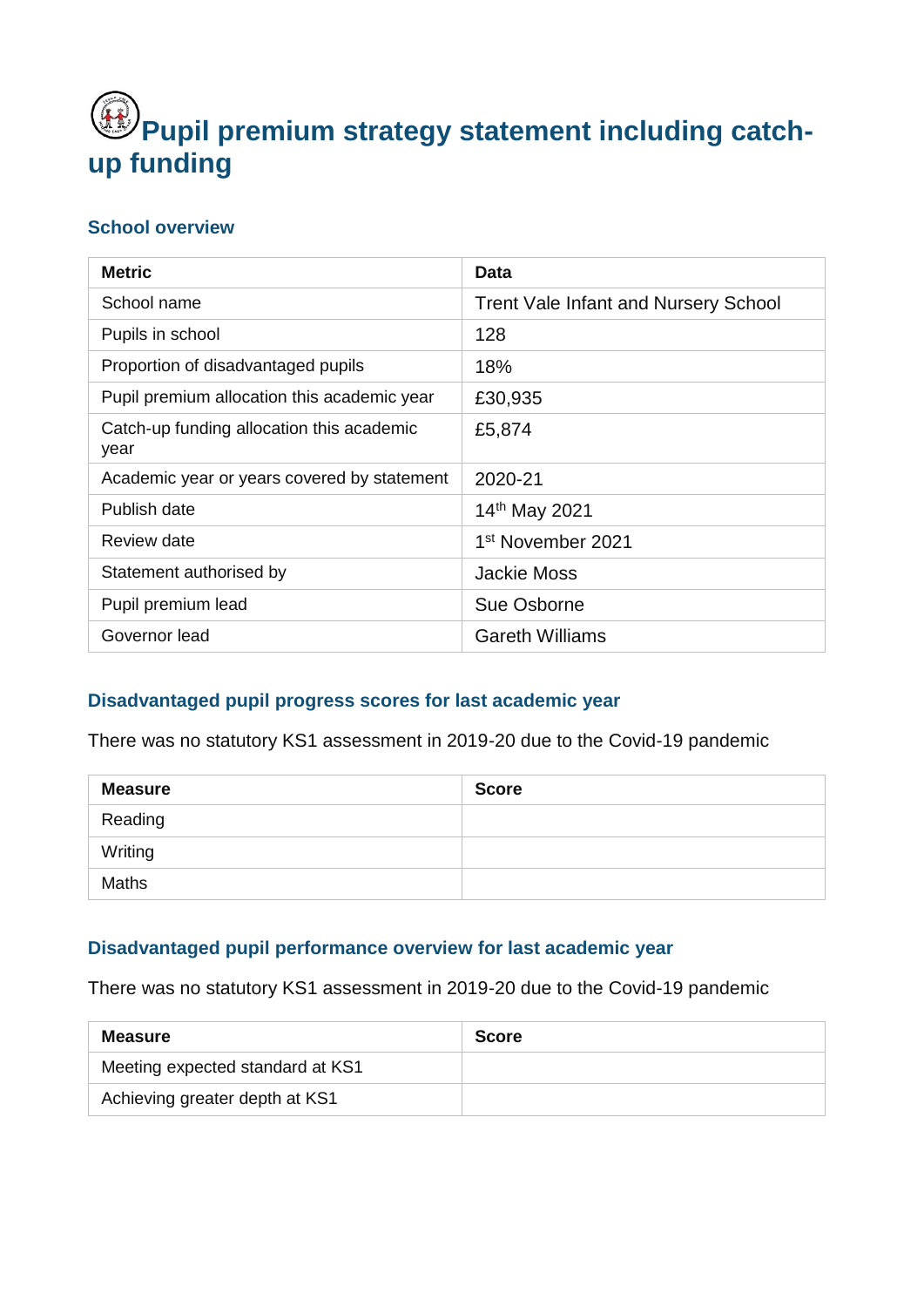## **Strategy aims for disadvantaged pupils**

| <b>Measure</b>                                   | <b>Activity</b>                                                                                                                                                                                                                        |  |
|--------------------------------------------------|----------------------------------------------------------------------------------------------------------------------------------------------------------------------------------------------------------------------------------------|--|
| <b>Priority 1</b>                                | To be able to engage with remote learning using<br>digital devices                                                                                                                                                                     |  |
| Priority 2                                       | To reduce the impact of lost learning due to school<br>closure during lockdown 1                                                                                                                                                       |  |
| Priority 3                                       | To accelerate progress and improve the attainment<br>of disadvantaged pupils                                                                                                                                                           |  |
| Priority 4                                       | To remove external barriers to accessing any in or<br>out of school activity                                                                                                                                                           |  |
| Barriers to learning these<br>priorities address | Access to digital technology at home<br>The impact of lost learning during lockdown 1<br>$\bullet$<br>The attainment of disadvantaged pupils<br>$\bullet$<br>Well-being and involvement of pupils<br>$\bullet$<br>following lockdown 1 |  |
| Projected spending                               | £36,809                                                                                                                                                                                                                                |  |

## **Teaching priorities for current academic year**

| Aim                     | <b>Target</b>                                                                                         | <b>Target date</b> |
|-------------------------|-------------------------------------------------------------------------------------------------------|--------------------|
| Progress in Reading     | 95% pupils to be making expected<br>progress based on their end of<br><b>Foundation Stage results</b> | <b>July 2021</b>   |
| Progress in Writing     | 95% pupils to be making expected<br>progress based on their end of<br><b>Foundation Stage results</b> | <b>July 2021</b>   |
| Progress in Mathematics | 95% pupils to be making expected<br>progress based on their end of<br><b>Foundation Stage results</b> | <b>July 2021</b>   |
| <b>Phonics</b>          | Achieve the national average expected<br>standard in the phonics screening<br>check                   |                    |
| Other                   | All pupils to have positive well-being<br>and involvement                                             | <b>July 2021</b>   |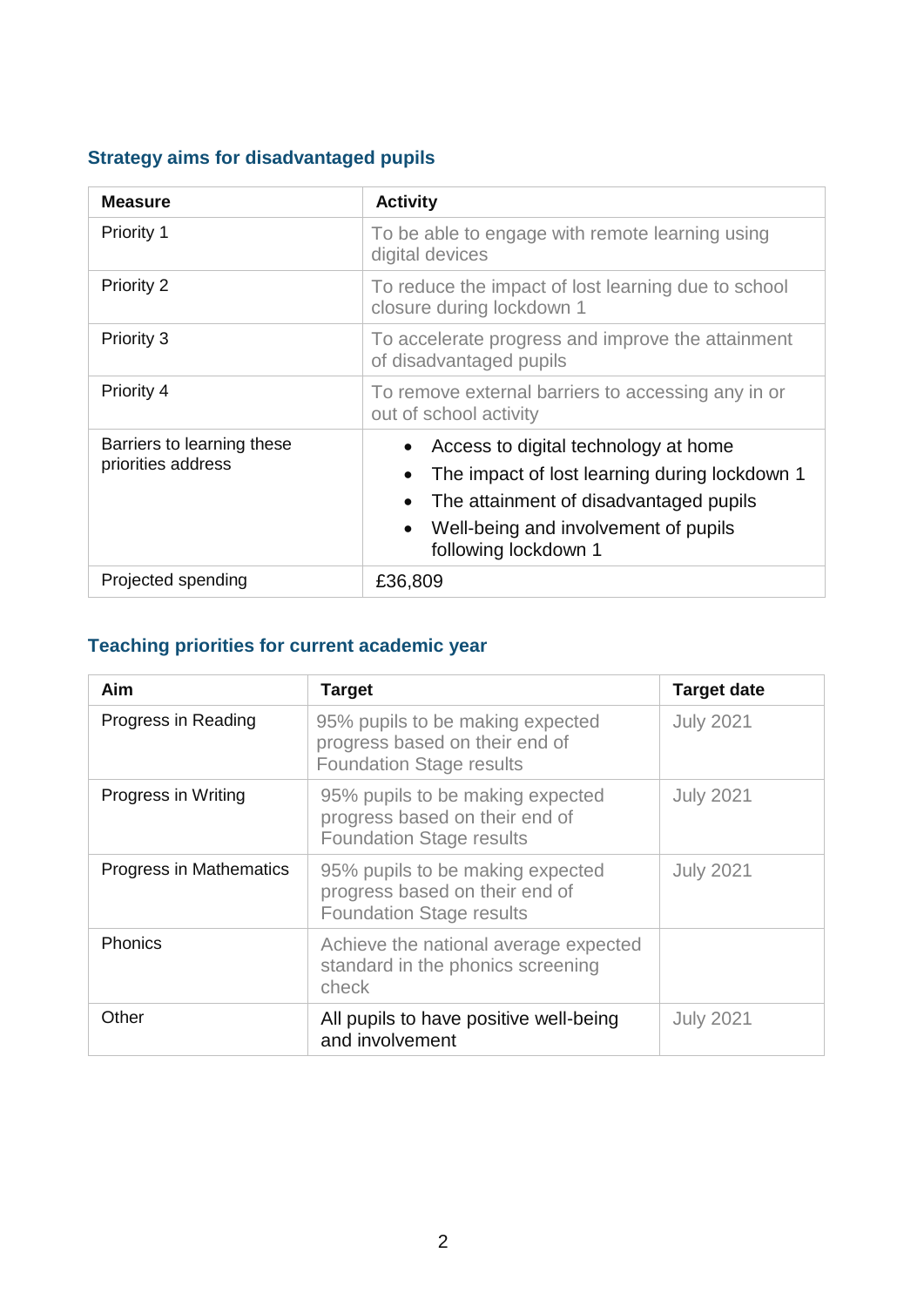**Remember to focus support on disadvantaged pupils reaching the expected standard in phonics check at end of year 1.** 

| <b>Measure</b>                                   | <b>Activity</b>                                                                                                                                                                                                                                                                                            |  |
|--------------------------------------------------|------------------------------------------------------------------------------------------------------------------------------------------------------------------------------------------------------------------------------------------------------------------------------------------------------------|--|
| <b>Priority 2</b>                                | In class support for guided reading, writing<br>$\bullet$<br>and maths<br>1:1 reading<br>$\bullet$<br>Switch on reading<br>$\bullet$<br>Bespoke spelling<br>$\bullet$<br><b>Precision teaching</b><br>$\bullet$<br>Maths intervention groups<br>$\bullet$<br>1:1 tuition for English or maths<br>$\bullet$ |  |
| Priority 3                                       | In class support for guided reading, writing<br>$\bullet$<br>and maths<br>1:1 reading<br>$\bullet$<br>Switch on reading<br>$\bullet$<br>Bespoke spelling<br>$\bullet$<br>Precision teaching<br>$\bullet$<br>Maths intervention groups<br>$\bullet$                                                         |  |
| Barriers to learning these<br>priorities address | The impact of lost learning during lockdown 1<br>$\bullet$<br>The attainment of disadvantaged pupils<br>$\bullet$                                                                                                                                                                                          |  |
| Projected spending                               | £34,019                                                                                                                                                                                                                                                                                                    |  |

### **Targeted academic support for current academic year**

## **Wider strategies for current academic year**

| <b>Measure</b>                                   | <b>Activity</b>                                                                                                                                                                        |  |
|--------------------------------------------------|----------------------------------------------------------------------------------------------------------------------------------------------------------------------------------------|--|
| Priority 1                                       | Provide a digital device to any child who is learning<br>from home                                                                                                                     |  |
| Priority 4                                       | 1:1 emotional health and well-being support<br>$\bullet$<br><b>Think Children</b><br>$\bullet$<br>Provision of uniform<br>$\bullet$<br>Provision of enrichment activities<br>$\bullet$ |  |
| Barriers to learning these<br>priorities address | Well-being and involvement of pupils following<br>lockdown 1                                                                                                                           |  |
| Projected spending                               | £2,791                                                                                                                                                                                 |  |